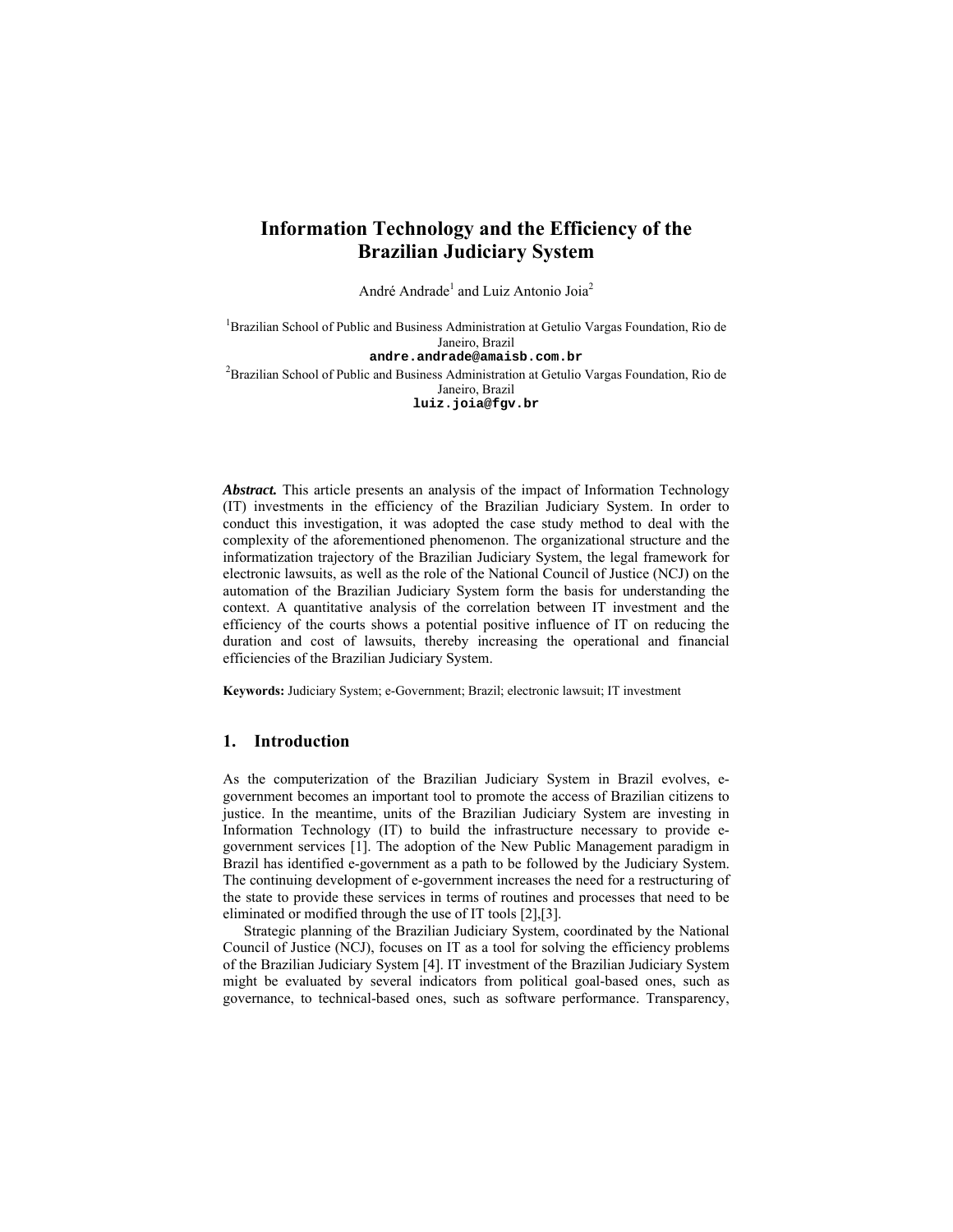info-inclusion, equity, quality, efficiency, capability, accountability, maturity, infrastructure, standardization, interoperability, availability and usability are just some of these performance indicators [5],[6],[7],[8],[9].

As Brazil is implementing its latest judicial reform, led by the NCJ, empirical research becomes very important to guide these IT implementation initiatives in order to assess the actual impact of Information Technology [10].[11],[12]. In its latest phase, Brazilian judicial reform has incorporated not just legal changes but also new elements related to management issues and investment in equipment, buildings and IT [4]. Among these new elements are attention to administration and management and investment in equipment, buildings, and IT.

However, the relationship between IT investments undertaken by the Brazilian Judiciary System as planned by the NCJ and the efficiency of the Brazilian courts of justice has not been researched in Brazil so far. Thus, this article aims to examine the correlation between IT investment and efficiency of the Brazilian courts assessed by two indicators, namely operational efficiency and financial efficiency.

### **2. Method**

The case study method, described by [13], was chosen to conduct this research, in order to explore and describe a phenomenon in its own context, when the boundaries between phenomenon and context are not clearly evident, and in which multiple sources of evidence are used [13],[14],[15]. The phenomenon to be studied - the correlation between IT investment and efficiency of the courts - is intricately connected to political, social, historical, and personal issues, providing wide ranging possibilities for questions and adding complexity to the case study [16]. The case study method conducted here follows four stages, namely designing the case study, conducting the case study, analysis of the evidence, and report writing [17],[18].

The unit of analysis for the case study is the Brazilian Judiciary System and the sub-units of analysis for the quantitative research developed were the State Courts [19]. Given the wide variety of the administrative units of the Brazilian Judiciary System and their differences, it was necessary to select a population that can be compared. There are 27 State Courts in Brazil that are similar in their attributions, which provide a large sample with similar characteristics in order to isolate the phenomenon under scrutiny. This choice allows a comparison between the sub-units of analysis, but does not remove the appearance of a single case study [13].

Although the choice of the case and sub-units of analysis is restrictive, it does not imply abandoning the possibility of generalizing the results obtained. The choice of the Brazilian state court as an object of study was necessary to establish efficiency comparisons. However, the results obtained in relation to the state courts can be generalized for the entire Brazilian Judiciary System, or even other countries, at least those with similar procedural dynamics.

The case study followed an exploratory/explanatory approach [13],[14], in which the analysis of the evidences was undertaken in three stages [20]. First, the organizational structure of the Brazilian Judiciary System is unveiled in order to make clear where the phenomenon under research is located, via the analysis of several documents issued by the Brazilian Judiciary System. Second, the informatization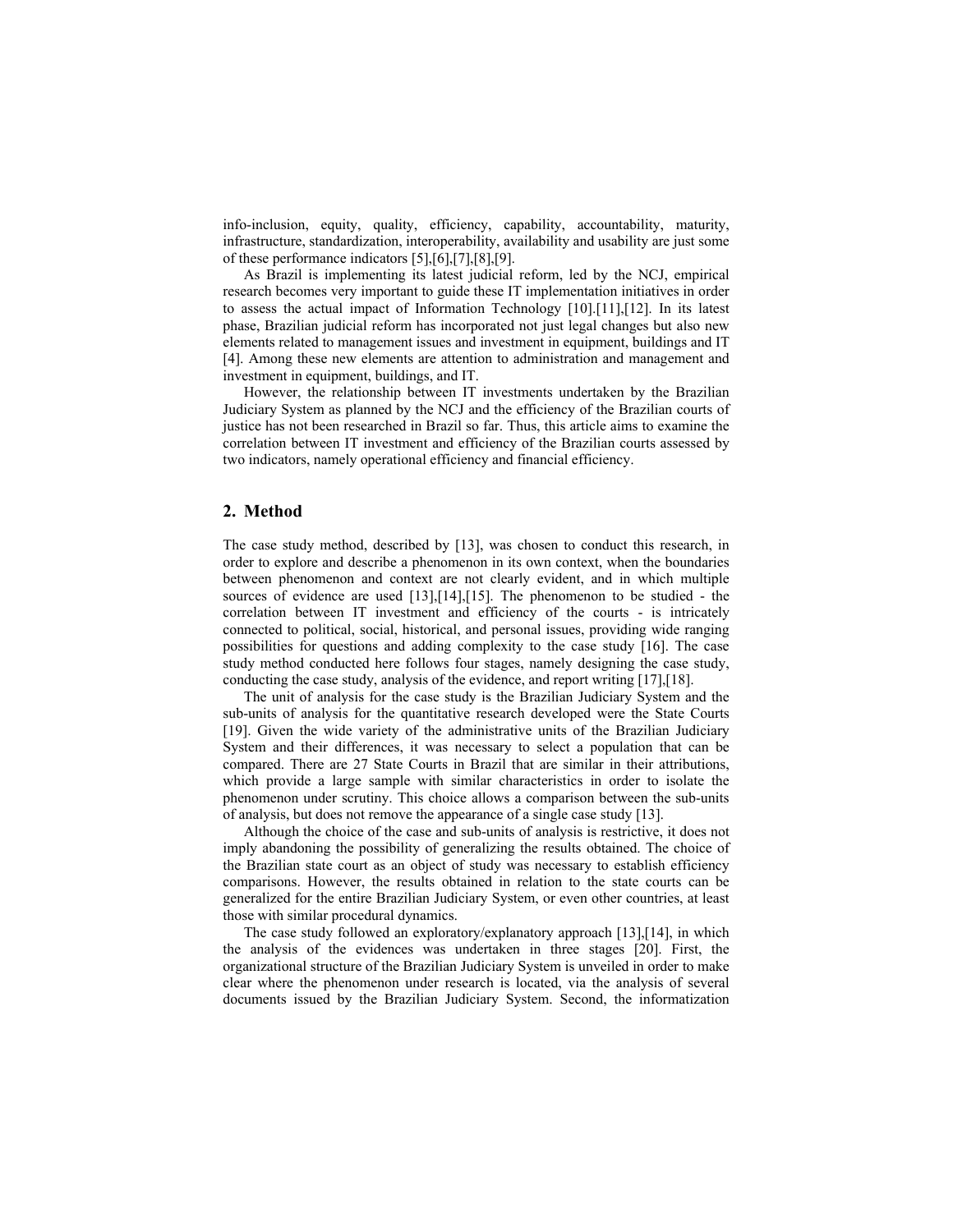process and stage of the Brazilian Judiciary System are set forth, including the implementation of the electronic lawsuit, through the analysis of documents developed by the NCJ. Finally, data was collected for a quantitative analysis, by using the annual report "Justice in Numbers" issued by the National Council of Justice [21], in order to investigate a statistical correlation between the IT investments and the efficiency of the State Courts of Justice in Brazil, via data analysis of time series available from 2004 to 2010.

The congestion of lawsuits in courts (percentage of lawsuits waiting for a judge's sentence) is the best available proxy for operational efficiency, because it embodies both the regional characteristics and the number of lawsuits in a given administrative unit. It also provides the efficiency characteristics, as the court performance in judging the lawsuits that come before it. Besides, the cost per lawsuit judged (average cost of each lawsuit judged in an administrative unit) is the best proxy for financial efficiency that can be calculated from NCJ indicators.

As such, these are the two indicators used in this work to assess the IT-enabled efficiency of the Brazilian Judiciary System.

#### **3. The Brazilian Judiciary System**

The Brazilian Judiciary System consists of a complex combination of nature of lawsuit, physical location and level of jurisdiction [12]. The jurisdiction for deciding a certain issue is based on a combination of the right in dispute (nature of lawsuit), location of the dispute (physical location) and level of jurisdiction of the judge (level of jurisdiction). Although the explanation may be simple, the multitude of possible combinations offers a complexity of options that goes beyond the number of administrative autonomous units of the Brazilian Judiciary System.

Because Brazil is a federative republic, the basis of the Brazilian Judiciary System lies at state level. The macro-organizational structure of the Brazilian Judiciary System is established in Title IV, Chapter III, Section I, Article 92 of the Brazilian Constitution (Figure 1): "Art. 92. The organs of the Judiciary Power are as follows: I the Federal Supreme Court; I - the National Council of Justice; II - the Superior Court of Justice; IV - the Courts of Appeal and Labor Assizes; V - the Courts of Appeal and Electoral Assizes; VI - the Courts of Appeal and Military Assizes; VII - the Courts of Appeal and State, Federal District and Territorial Assizes" [23]. Due to this division, Brazil has more than 100 autonomous administrative judiciary units [4]. Besides the federal and state justice, there are three more specialized instances of jurisdiction: labor, electoral and military.

With 26 states and a federal district, each one with its own structure for almost all of the 5 different instances of jurisdiction, coordination is no simple task. In this fragmented environment, information systems were developed in an uncoordinated manner, according to the local internal needs of the organizations [1]. Rarely were the different stakeholders interested in the Judiciary administration heard [4]. This resulted in several concurrent and non-interoperable systems for lawsuit automation, with low knowledge-sharing and high costs [1].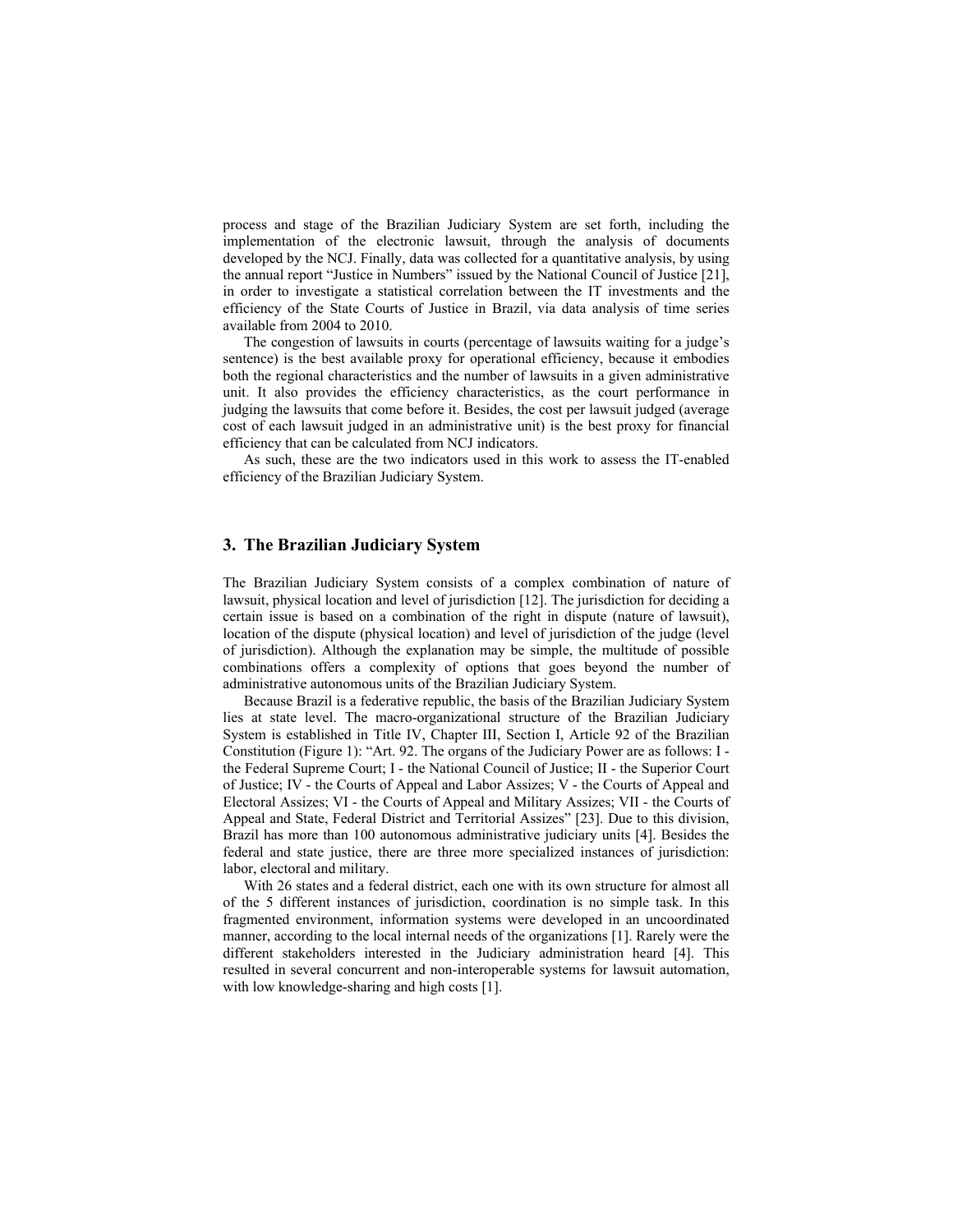In 2004, Constitutional Amendment No. 45 created the National Council of Justice (NCJ) and established the constitutional right to a "reasonable" duration of the judicial process (Brasil, 2010b). While the "reasonable" duration established a constitutional right with no adequate means to ensure its accomplishment, the creation of the NCJ was a response to the social demand for an external control of the Brazilian Judiciary System, given the broad autonomy of its units [1].

The attributions of the NCJ include defining strategic planning and the goals and programs for institutional evaluation of the Brazilian Judiciary System. Strategic planning could be found in units of the Brazilian Judiciary System since the early 1990s [24]. Most of these initiatives were isolated and/or discontinued in the course of time. The isolation was given by the fragmented structure of the Brazilian Judiciary System and the discontinuity was caused by the short duration of the administrations of the Judiciary units, limited to a two-year term [22].



**Figure 1: Organizational Structure of the Brazilian Judiciary System** 

## **4. IT in the Brazilian Judiciary System**

According to [25], there are three stages in the virtualization of working processes. First, the value chain is still physical, though there is the use of electronic tools such as word processors, spreadsheets and simple databases. Second, automation becomes part of the activities associated with the execution of working processes. Third, the value chain is fully digital with intensive use of IT.

The automation of the Brazilian Judiciary System is more than three decades old [1]. However, during this time there was hardly any coordination between the various individual initiatives. Indeed, until recently no coordinated IT planning was detected and separate information systems were developed for each and every unit [26]. This problem is even more acute in the state courts, given the administrative autonomy of each state.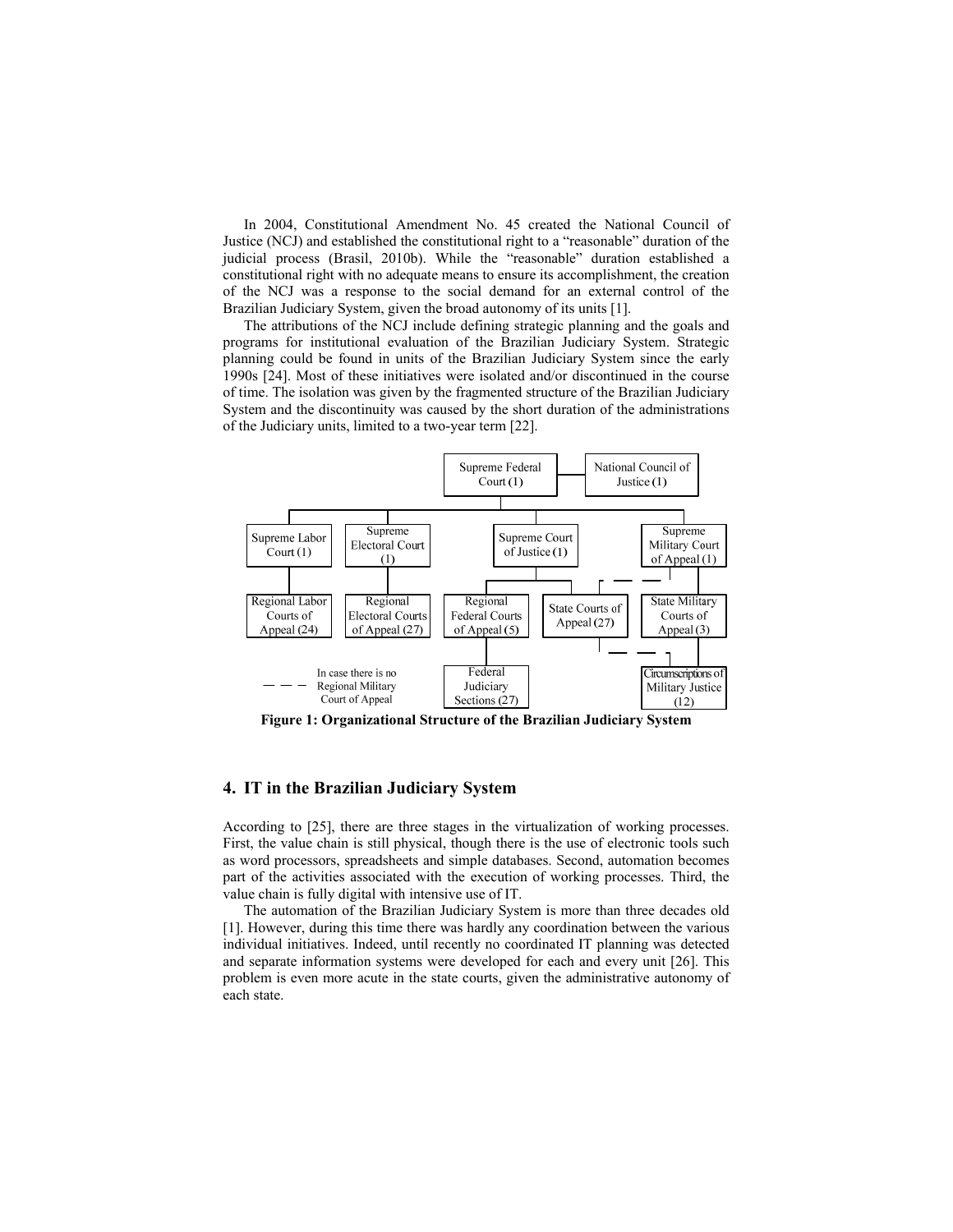The evolution of the computerization of the Brazilian Judiciary System is fully compatible with Tapscott's model [1]. First, judges and civil servants use word processors and simple databases to type decisions and hearings and register information on the progress of lawsuits. Second, the courts implement information systems to control the progress of lawsuits, which [25] defines as "control of working processes", and early steps of automation. Third, the virtualization of lawsuits referred to as electronic lawsuits takes place, when the courts start to implement a fully digital value chain, with intensive use of IT, including e-government tools.

All the administrative units of the Brazilian Judiciary System have completed the first phase, and most of them have also implemented phase two. In rare cases, part of the lawsuits of a given court is not controlled through an information system. All of them have initiated the third phase (digital value chain), though none of them have completed it yet. It is expected that, by the end of 2012, the administrative units of smaller states will have completed this task, with all their lawsuits in electronic format

The increasing computerization of the Brazilian Judiciary System, motivated among other things by the desire to speed up judicial lawsuits, is a solution involving technical procedures rather than new lawsuit routines per se [27], [28]. Undoubtedly, the most important initiative in the field of e-government by the Brazilian Judiciary is the so-called electronic lawsuit. Although it is known by this name, it is a lawsuit in a differentiated physical medium with the same rules as traditional lawsuits, rather than a new type of lawsuit. Instead of the court dockets being on paper, the lawsuit is processed using electronic means. In other words, the standard principles and rules of judicial lawsuits are maintained, though documents that were stored on paper (and often generated via electronic media) are stored and managed electronically.

After the enactment of Federal Law 11.419/06 the implementation of the electronic lawsuit has been essentially pragmatic. The control of routines such as the distribution of initial briefs, fulfillment of court orders, accompaniment of lawsuits, publication routines, scheduling of hearings, among others, undoubtedly benefit from computerization [29]. The first instances of electronic lawsuits were implemented by isolated courts in the various autonomous units, often based on previously available lawsuit information systems [1]. In many cases, there is more than one system in place in each court [1].

In order to clear up this problem, the NCJ developed the Digital Judicial Lawsuit (PROJUDI) [22]. However, the autonomous administrative units of the Brazilian Judiciary System use different versions of the system and have a high degree of freedom to customize them. This situation repeats the same model of decentralized development, with high costs and low knowledge sharing, although on a common platform. The unification of the platform can contribute to reducing the problems of communication and interoperability that need to be overcome in order to achieve the fifth (seamless) stage of e-government initiatives, in accordance with UN/ASPA standards [30].

#### **5. IT Investment and the Brazilian State Courts Efficiency**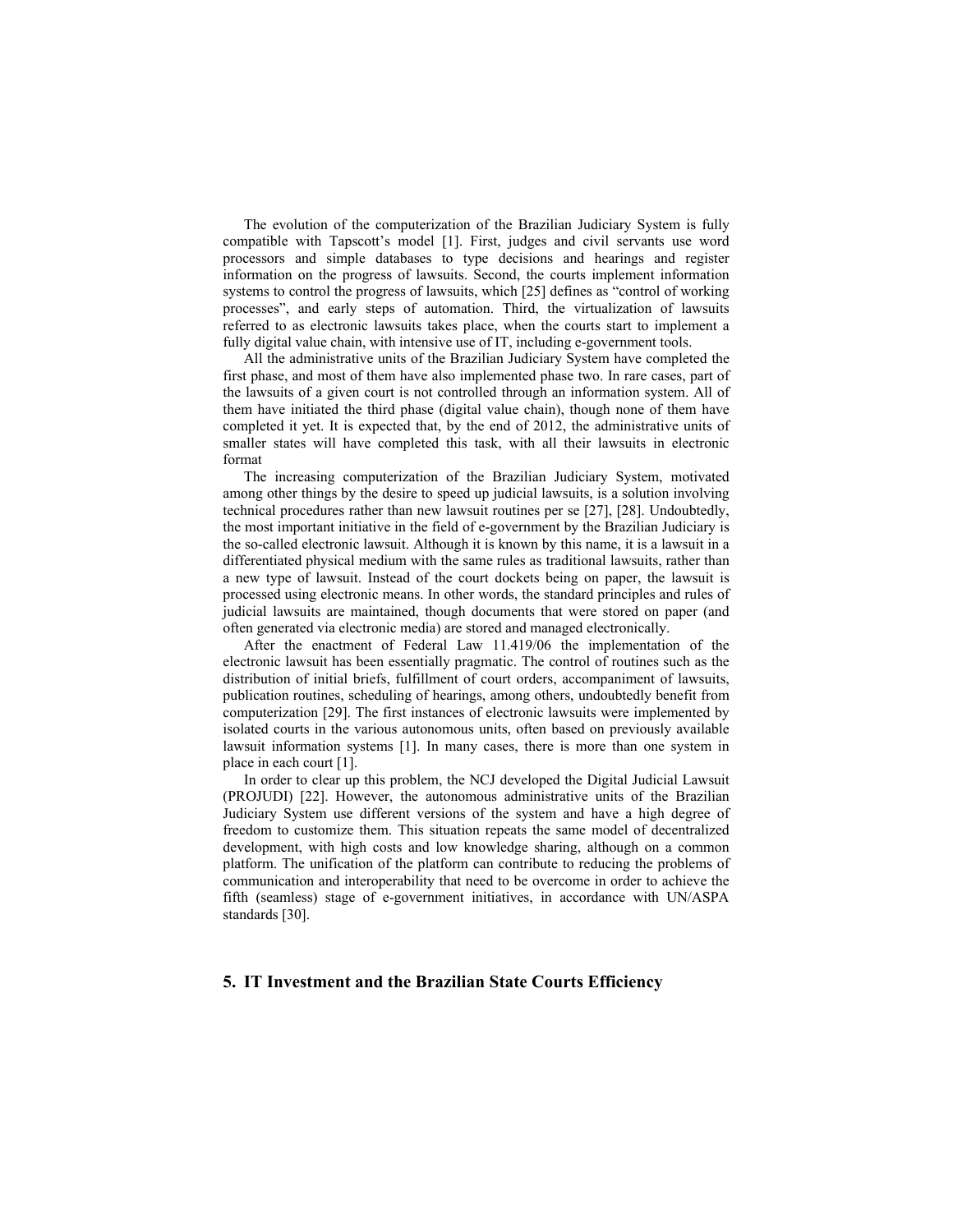Although many existing works address many aspects of the problem of efficiency of the Judiciary, none of them links efficiency to the use of IT [10],[11],[12]. Given the constraints already discussed in the methodology, data analysis was conducted to establish if there is a reliable correlation between IT investment and state court efficiency. IT investment in the Brazilian Justice System refers to any of the possible items previously referred to: hardware, storage, software purchase, system development, network, Internet access, management and training.

The analysis of the correlation of IT investment and court efficiency was conducted by considering two dimensions, namely operational efficiency and financial efficiency [31],[32]. As already said, the congestion of the courts was selected for measuring operational efficiency, while the cost of lawsuits judged evaluates financial efficiency [33]. The selection of both the dimensions and their measurement variables is justified by the NCJ strategies and goals [34],[35]. The definition of the variables and its abbreviations are those provided by the NCJ, where available [34]:

- State population (H1) number of inhabitants, according to data from the National Institute of Geography and Statistics (IBGE).
- Court budget  $(Dpi)$  expenditure of a court in a given year, excluding expenses from previous periods.
- IT investment  $(Ginf)$  all investment in IT resources, including those funded by third-parties.
- Total of sentences (Sent) number of judicial sentences handed down in a given year.
- Congestion (tc) Number of lawsuits awaiting a judge's sentence in relation to lawsuits in progress (lawsuits awaiting judgment plus new lawsuits). It is calculated by using the equation: tc =  $1 - (Sent / (CN + Cpj))$ , where CN is the number of new cases in a given year, and Cpj is the number lawsuits carried over without judicial sentence from the previous year.
- Cost per lawsuit judged (DpjSent) average cost of lawsuits judged in a given year. This is calculated by dividing the court budget (Dpj) by the number of judicial sentences handed down in a given year (Sent).

It is important to note that the higher the congestion (tc) is, the lower the operational efficiency. The same happens with the cost per lawsuit judged, i.e. the higher the cost, the lower the financial efficiency. Because of this, both variables are expected to have a negative correlation on IT investment. In other words, IT investment is supposed to lead to a reduction in both congestion and costs.

Brazilian states differ greatly in terms of environment and local conditions and feature a broad variance in important indicators such as population, number of municipalities, revenue, budget, and others. It is important to note that the budgets of the states in Brazil are heavily influenced by transfers from the federal government, especially in poorer states, and therefore do not necessarily reflect the economic activity of the state. The budgets of the State Courts (Dpj) are a percentage of the state budget ( $@$  GT), which in 2010 ranged from 3.5% to 12.1% (G2) [21]. IT investment (Ginf) is more irregular and varied in 2010 between 0.1% and 4% (inf1) of the court budget (Dpj) [21]. The tool chosen to reduce the regional inequalities was balancing the variables by the state's population (H1). This is expected to narrow environmental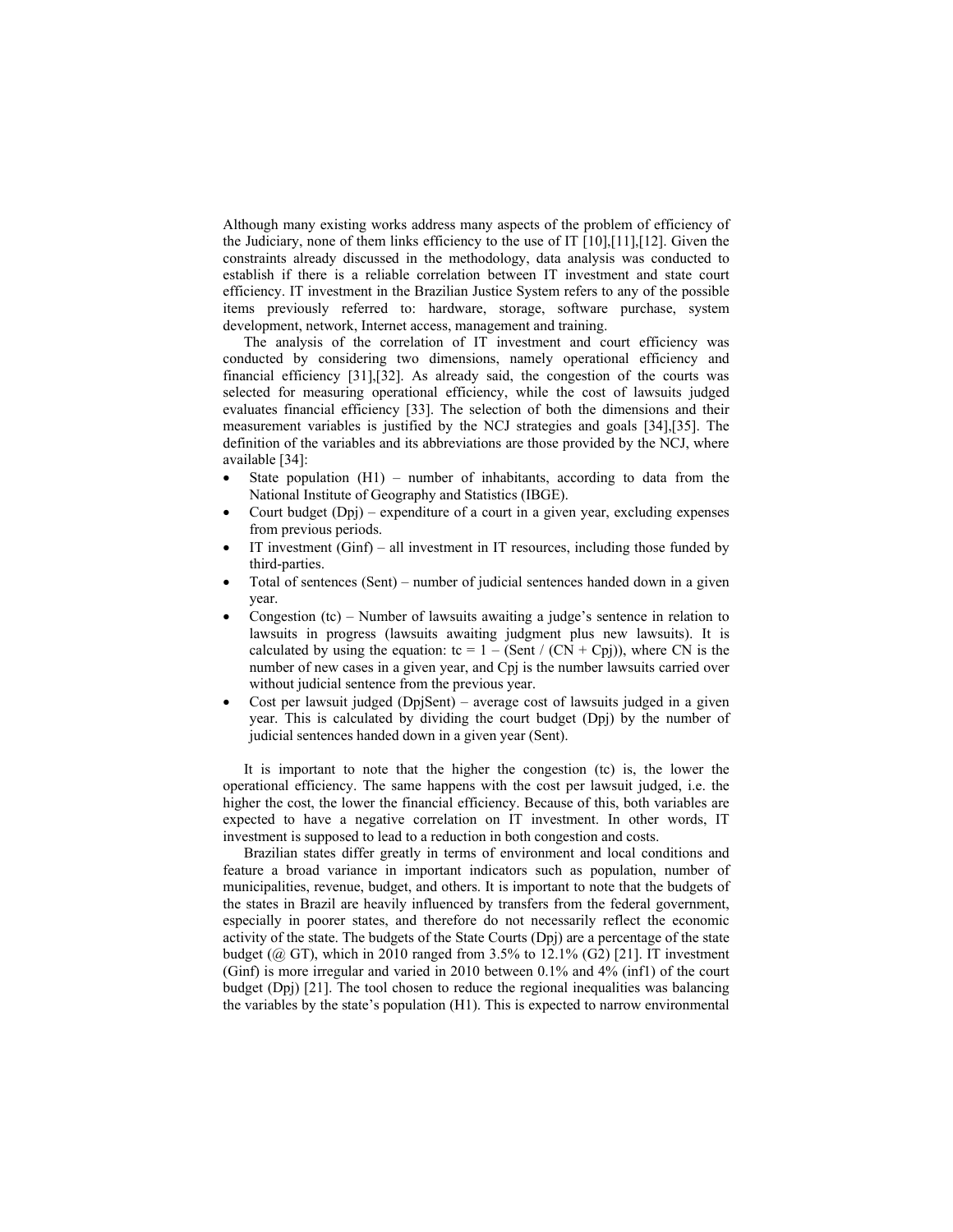differences, since it is impossible to isolate all local variables that affect the functioning of the state courts to calculate its efficiency.

IT investment per capita (GinfH1) was calculated for each of the seven available years (2004 to 2010) using the equation GinfH1 = GInf / H1. The measurement of the congestion was limited to the regular courts, given the inherent difficulty in comparing these data with data both from appeal courts or small claims courts. No transformation was made to congestion (tc) or cost per lawsuit judged (DpjSent) because these are proportional measures. Then, to reduce the effects of annual fluctuations, all the variables were converted into an average for the seven available years. An average for Ginf for each state was found by adding up the results for Ginf and dividing by seven ( $\mu$ GinfH1 = ( $\Sigma$  GinfH1) / 7). The same was done to find an average for the congestion (tc) for each state (μtc =  $(\Sigma \text{tc})$  / 7) and an average of cost per lawsuit judged (DpjSent) for each state ( $\mu$ DpjSent = (Σ DpjSent) / 7).

The analysis of the histograms of the transformed variables showed that none of them revealed normal distribution. Thus, Spearman's rho correlation was adopted because it does not require that data are from a normal population. The variable chosen to proxy the IT investment (μGinfH1) was then tested to establish if there was a negative correlation with the proxies for state court operational efficiency (μtc) and financial efficiency (μDpjSent), according to the hypothesis stated previously, namely that IT investment has a positive influence on efficiency. As a result, the one-tailed test of significance was selected and undertaken via SPSS Version 13 (see Tables 1 and 2).

|                |         |                                | mGinfH1    | mtc      |
|----------------|---------|--------------------------------|------------|----------|
| Spearman's rho | mGinfH1 | <b>Correlation Coefficient</b> | 1,000      | $-538**$ |
|                |         | Sig. (1-tailed)                | ٠          | ,001     |
|                |         | N                              | 27         | 27       |
|                | mtc     | <b>Correlation Coefficient</b> | $-0.538**$ | 1,000    |
|                |         | Sig. (1-tailed)                | .001       | ٠        |
|                |         | N                              | 27         | 27       |

**Correlations**

\*\*. Correlation is significant at the 0.01 level (1-tailed).

#### **Table 1: Spearman's rho correlation between average population-weighted IT investment (μGinfH1) and operational efficiency (μtc)**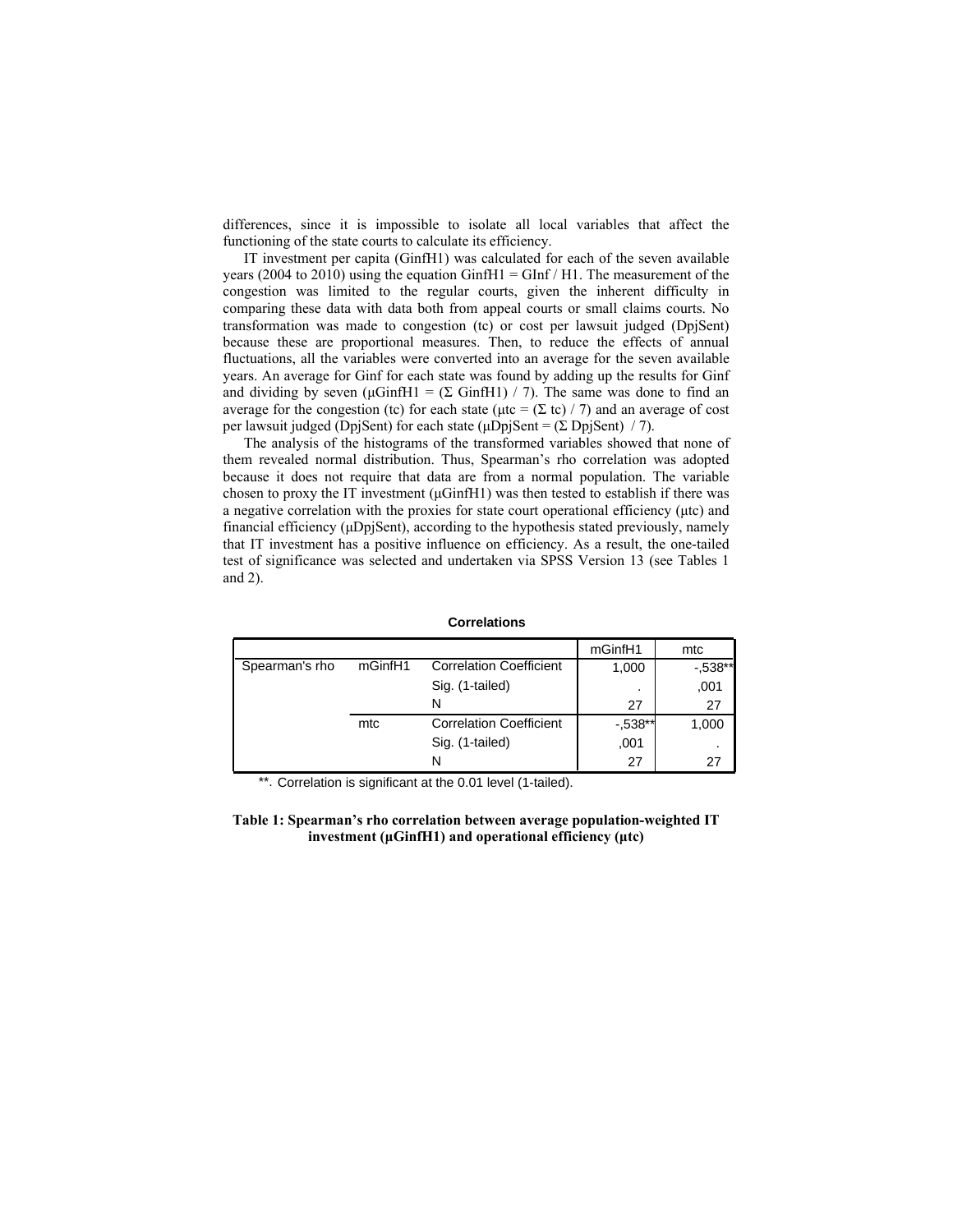|                |          |                                | mGinfH1  | mDpjSent |
|----------------|----------|--------------------------------|----------|----------|
| Spearman's rho | mGinfH1  | <b>Correlation Coefficient</b> | 1,000    | $-425**$ |
|                |          | Sig. (1-tailed)                | ٠        | .008     |
|                |          | N                              | 27       | 27       |
|                | mDpjSent | <b>Correlation Coefficient</b> | $-425**$ | 1,000    |
|                |          | Sig. (1-tailed)                | .008     |          |
|                |          | N                              | 27       | 27       |

\*\*. Correlation is significant at the 0.01 level (1-tailed).

#### **Table 2: Spearman's rho correlation between average population-weighted IT investment (μGinfH1) and cost efficiency (μDpjSent)**

The analysis of the outputs considered the highly restrictive significance level of alpha = .01. This means that the odds that the correlation is a chance occurrence are no more than 1 in 100. It was also adopted Cohen's criteria for interpretation of a correlation coefficient [36].

In both cases, there is a medium to high correlation by Cohen's criterion (see Table 3) within the confidence interval: -0.538 between the average spending on IT per capita (μGinfH1) and the measure of operational efficiency - average congestion (μtc) - with a ρ-value (denoted by Sig.) of 0.001; and -0.425 between the average spending on IT per capita (μGinfH1) and the measure of financial efficiency - average cost per case decided (μDpjSent) - with a ρ-value (denoted by Sig.) of 0.008. Therefore, one should reject the null hypothesis that  $\rho = 0$ , i.e. reject the hypothesis of no correlation and support the hypothesis of its existence. Besides, both are negative correlations. As such, assuming that the relationship is causal in the sense that spending on information technology influences congestion and cost, and not the other way around (although any expense does influence the cost), one cannot reject the hypothesis that IT investment has a positive effect on the efficiency of the Brazilian Judiciary System.

| Correlation | <b>Negative</b>  | <b>Positive</b>       |  |
|-------------|------------------|-----------------------|--|
| Small       | $-0.3$ to $-0.1$ | $0.1 \text{ to } 0.3$ |  |
| Medium      | $-0.5$ to $-0.3$ | $0.3 \text{ to } 0.5$ |  |
| High        | $-1.0$ to $-0.5$ | $0.5 \text{ to } 1.0$ |  |

**Table 3: Cohen's criteria for interpretation of a correlation coefficient**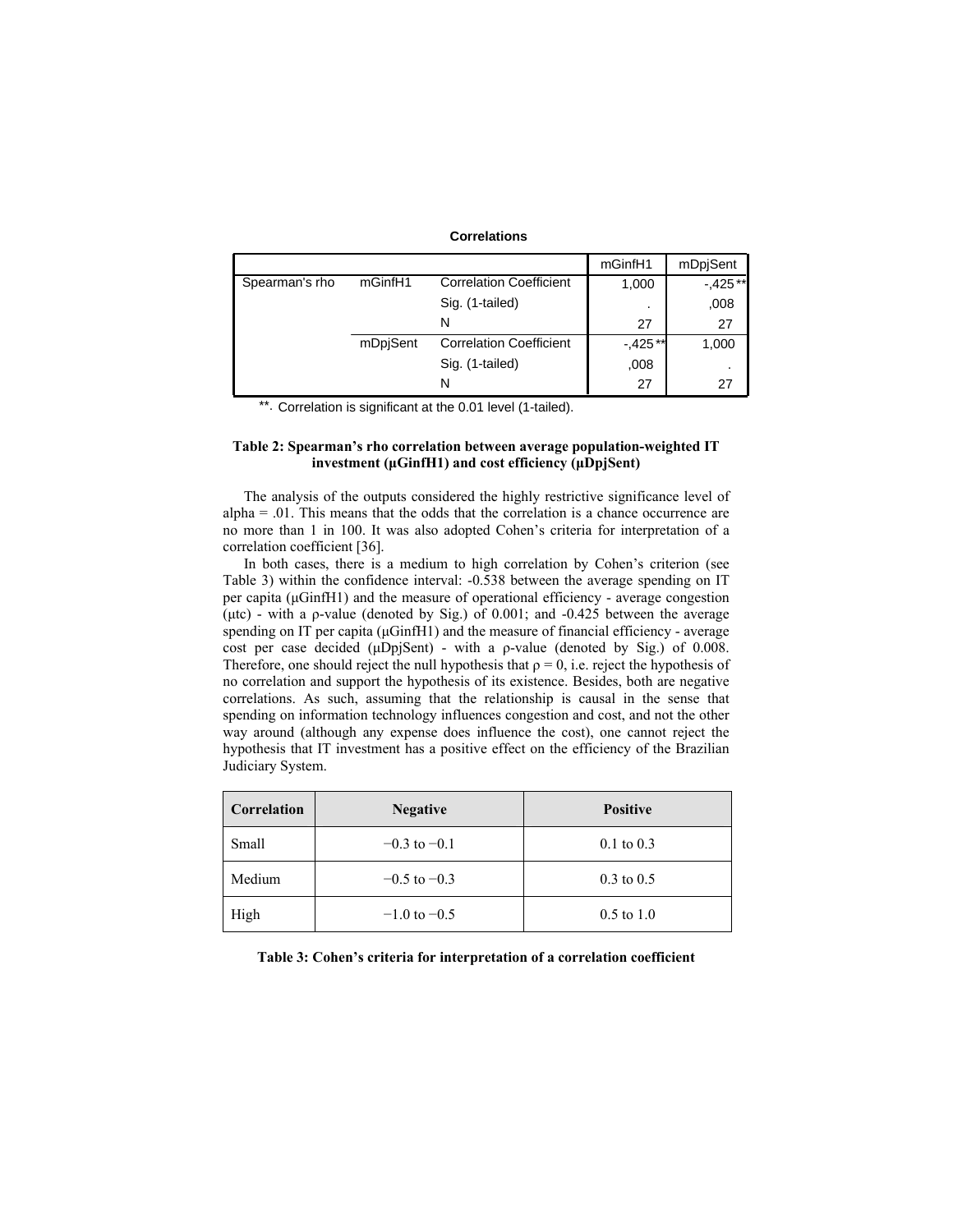## **6. Conclusion**

The main goal of this research was to analyze e-government being enabled by IT investment of the Brazilian Judiciary System via the investigation of the impact of IT investments undertaken by the Brazilian Judiciary System on the efficiency of the Brazilian Courts of Justice. For this reason, an embedded single case study [13] was performed. Besides, this investigation intended to tackle one of the themes of the  $\mathbf{e}$ GovRTD2020<sup>1</sup>, namely assessing the value of government IT investments.

Analysis of the role of the NCJ in the strategic planning of the Brazilian Judiciary System shows that it focuses on the efficiency of the courts and its capacity to judge the lawsuits in a timely manner. In order to accomplish this, the NCJ has chosen IT as one of the main tools (management being the other one).

As such, the NCJ's focus on operational and financial efficiency established the parameters for defining the variables to evaluate the effects of IT investment on the Brazilian Judiciary System. The existence of a medium to high correlation between IT investment and both measures of efficiency (average congestion and average cost per lawsuit judged) within a narrow confidence interval, shows that IT investment has a clearly positive influence on the efficiency of the Brazilian State Courts. As such, faster and less expensive lawsuits can become a reality and foster access to justice.

However, there are some research limitations in this work that must be addressed. How long does it take for the IT investment to mature and have the expected effects on efficiency? It is a difficult question to answer mainly if one doesn't know the structure of the IT investment. Investment in software development, notably in the early stages, has uncertain returns. Investment in training has a more rapid return. The solution adopted here was to consider all the time series available (seven years) to evaluate the results of medium-term investment in IT. This approach was designed to reduce the effects of the considerable fluctuations in IT investment from year to year within the same court but must be considered as a research limitation.

Another research limitation in this study was the use of data directly related to the activities of the Brazilian Judiciary System. It was the best approach available for the purposes intended, despite the fact that the currently available data do not cover all aspects of efficiency, such as correct and non-biased decisions, and promoting access to justice.

Despite that, the analysis of the data related to the role of IT investments undertaken by the Brazilian Judiciary System shows that there is an opportunity for the Brazilian Judiciary System to provide higher levels of e-government services through the Internet, such as electronic lawsuits. However, providing access to justice through e-government is no easy task, as there are several restrictions to the use of egovernment services, particularly by the lower classes [7],[37].

<sup>&</sup>lt;sup>1</sup> eGovRTD2020 is a project co-funded by the European Commission under the 6th Framework Programme of Information Society Technologies. It seeks to project the scenario of egovernment in 2020 and thereby identify future strategic research fields for the development of e-government and the public sector per se. See at e-government and the public sector per se. See at http://www.egovrtd2020.org/EGOVRTD2020/navigation/work\_packages/wp4\_roadmapping/it value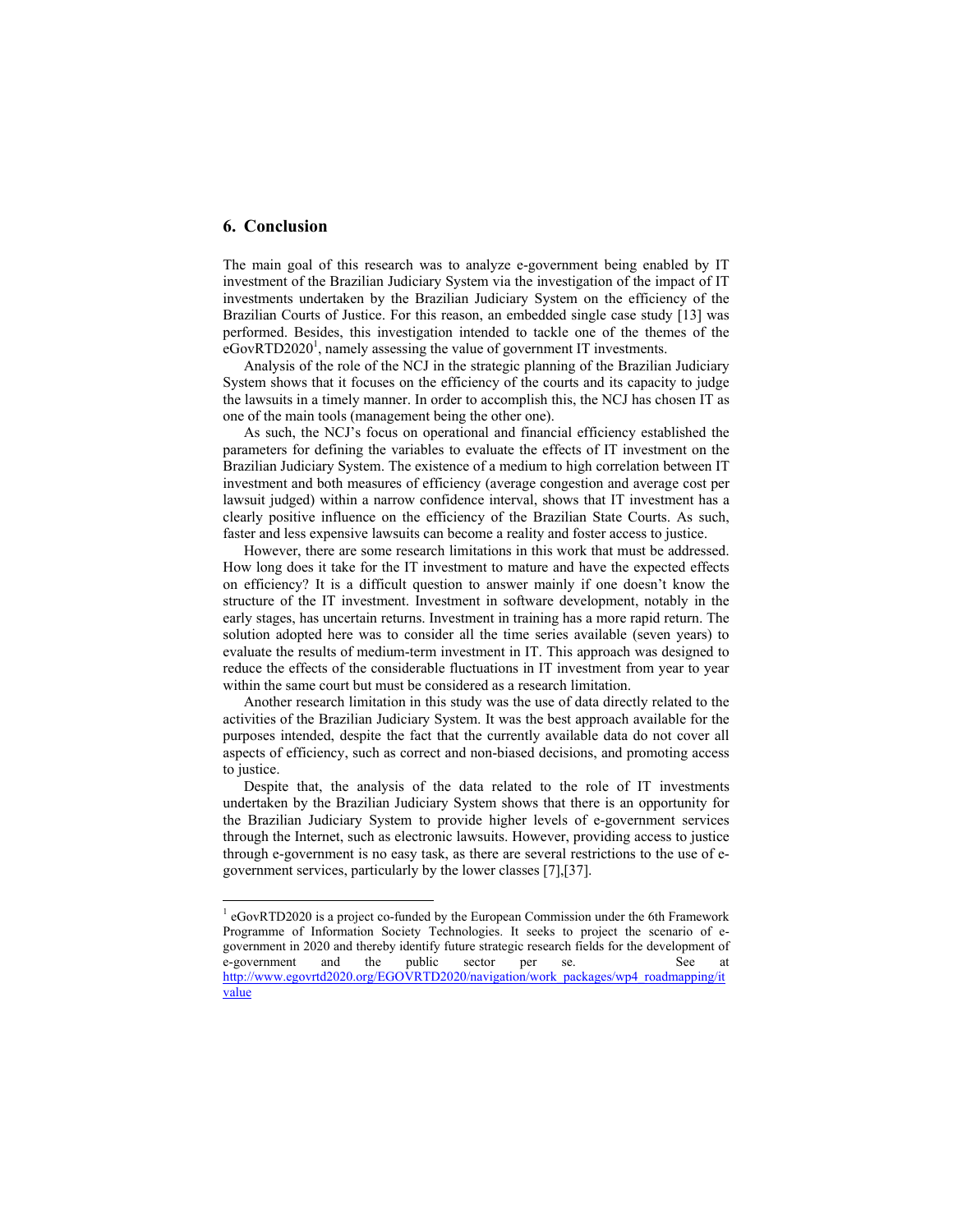Lastly, future research initiatives in this realm must investigate not just the impact of IT investments on the efficiency of the Brazilian Judiciary System but also on the accountability of the Brazilian State Courts. To [38], this concept may be understood as a question of democracy. That is, the more advanced the democratic stage, the greater the interest in democracy. Thus, government accountability tends to follow the advance of democratic values such as equality, human dignity, participation and responsibility. As such, it is important to further investigate the role of IT on this issue.

## **References**

[1] Andrade, A., Mallet, J. P., & Fleury, N. (2008). Modelos concorrentes de automação processual. *Revista de Direito das Novas Tecnologias, 4*, 21-30.

[2] Ruediger, M. A. (2003). Governança Democrática na Era da Informação. *Revista de Administração Pública, 37*(6), 1257-1280.

[3] Fountain J. (2005). *Building the Virtual State: Information Technology and Institutional Change*, Brookings Institute Press, Washington D.C.

[4] Andrade, A. (2009). The Strategic Planning and ICT in the Brazilian Justice. *Proceedings of the 3rd International Conference on Theory and Practice of Electronic Governance, ICEGOV 2009*, ACM ICPS 322, Bogota.

[5] Pinho, J. A., Iglesias, D. M. Iglesias, & Souza, A. C. P. (2005). Governo Eletrônico, Transparência, Accountability e Participação: o Que Portais de Governos Estaduais no Brasil Mostram. *Anais do XXIX Enanpad*, Brasília.

[6] Soares Junior, J. S., & Santos, E. M. (2007). Governança Eletrônica: uma Perspectiva Sociotécnica das Organizações Públicas a partir da Padronização e Interoperabilidade*. Anais do XXXI Enanpad*, Rio de Janeiro.

[7] Joia, L. A. (2007). Inclusão Digital no Brasil: um Modelo Heurístico de Natureza Dinâmica. In: Martins, P. (Org.). *Estado e Gestão Pública: Visões do Brasil Contemporâneo*. Editora FGV, Rio de Janeiro.

[8] Magoutas, B., & Mentzas, G. (2009). Refining, Validation and Benchmarking of a Model for E-government Service Quality. In: Wimmer, M. A. et al (eds), *EGOV 2009*, LNCS 5693, 139-150.

[9] Solar, M., Astudillo, H., Valdes, G., Iribarren, M., & Concha, G. (2009). Identifying Weaknesses for Chilean E-government Implementation in Public Agencies with Maturity Model. In: Wimmer, M. A. et al (Eds.), *EGOV 2009*, LNCS 5693, 151-162.

[10] Hammergren, L. (2009). *Diagnosing Judicial Performance: Toward a Tool to Help Guide Judicial Reform Programs*. Working Paper, World Bank, New York. Retrieved March, 15, 2009, from the contract of the contract of the contract of the contract of the contract of the contract of the contract of the contract of the contract of the contract of the contract of the contract of the contract of the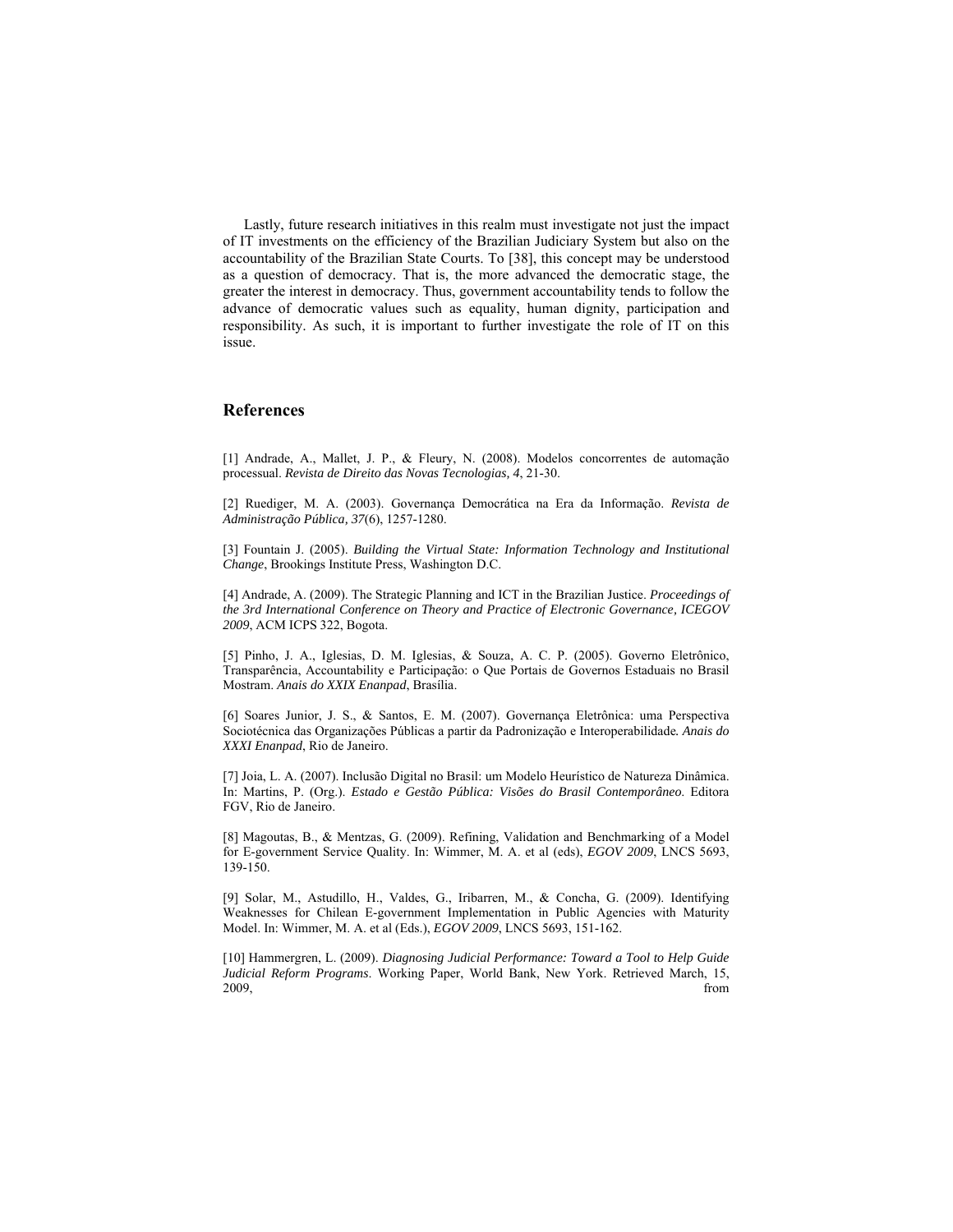http://siteresources.worldbank.org/INTLAWJUSTINST/Resources/hammergrenJudicialPerf.pd f.

[11] Hammergren, L. (2009) .Uses of Empirical Research in Refocusing Judicial Reforms: Lessons from Five Countries. Retrieved March, 15, 2009, from http://www1.worldbank.org/publicsector/legal/ UsesOfER.pdf.

[12] Staats,J. L., Bowler, S., & Hiskey, J. T. (2005). Measuring Judicial Performance in Latin America. *Latin American Politics and Society,47*(4), Winter, University of Miami, Coral Gables, Dec., 77-106.

[13] Yin, R. K. (2004). *Estudo de Caso: Planejamento e Métodos*. 2nd Ed., Bookman, Porto Alegre.

[14] Benbasat, I., Goldstein, D., & Mead, M. (1987). The Case Research Strategy in Studies of Information Systems". *MIS Quarterly, 11*(3), 369-386, set.

[15] Eisenhardt, K.M. (1989). Building Theories from Case Study Research. *Academy of Management Review*, v. 14, No. 4, pp. 532-550.

[16] Soy, S. K. (2009). *The case study as a research method*. Unpublished paper, University of Texas at Austin. Retrieved March 10, 2009, from http://fiat.gslis.utexas.edu/~ssoy/usesusers/l391d1b.htm.

[17] Tellis, W. (1997a). Introduction to Case Study. *The Qualitative Report, 3*(2), Nova Southeastern University, Fort Lauderdale, Jul. Retrieved March 10, 2009, from http://www. nova.edu/ssss/QR/QR3-3/tellis1.html.

[18] Tellis, W. (1997b). Application of a Case Study Methodology. *The Qualitative Report, 3*(3), Nova Southeastern University, Fort Lauderdale, Sep. Retrieved March 10, 2009, from http://www.nova.edu/ssss/QR/QR3-3/tellis2.html>.

[19] Stake, R. (1988). Case Studies. In: Denzin, N. K. e Lincoln (Eds.). *I. S. Strategies of Qualitative Inquiry*. Thousand Oaks/London: Sage Publications, 86-109.

[20] Paré, G. (2004). Investigating Information Systems with Positivist Case Study Research. *Communications of the AIS*, 13, article 18, mar.

[21] Brasil (2011). Conselho Nacional de Justiça. *Série Histórica, Justiça Estadual, 2004-2010*

[22] Andrade, A., & Joia, L. A. (2010). Organizational Structure and ICT Strategies in the Brazilian Judiciary System. *Proceedings of the 4th International Conference on Theory and Practice of Electronic Governance, ICEGOV 2010*, ACM ICPS 322, Beijing.

[23] Brasil. (2010). Constituição da Republica Federativa do Brasil. Retrieved May 20, 2010, from http://www.planalto.gov.br/ccivil\_03/constituicao/constitui%C3%A7ao.htm.

 [24] Baracho, A. (2002). A Adoção e Implementação do Planejamento Estratégico: o Caso do Poder Judiciário do Estado de Pernambuco, sob a Ótica dos seus Stakeholders Relevantes. *Masters Dissertation at the Federal University of Pernambuco*.

[25] Tapscott, D. (1997). *Economia Digital*. Makron Books, Rio de Janeiro.